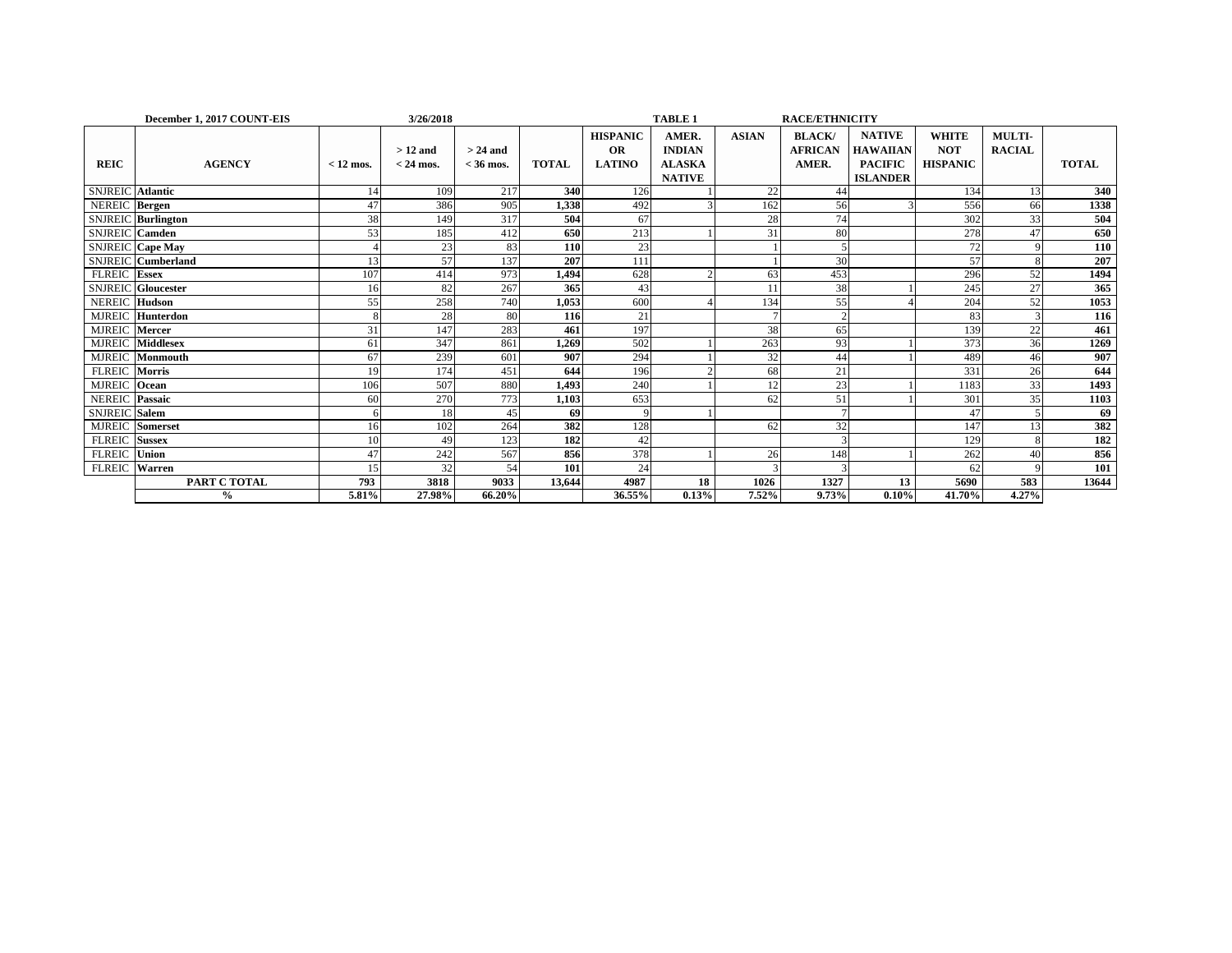|                           | December 1, 2017 COUNT-EIS |                | 3/26/2018   |             |              |                 | <b>RACE/ETHNICITY</b> |              |                |                 |                 |               |              |
|---------------------------|----------------------------|----------------|-------------|-------------|--------------|-----------------|-----------------------|--------------|----------------|-----------------|-----------------|---------------|--------------|
|                           |                            |                |             |             |              | <b>HISPANIC</b> | AMER.                 | <b>ASIAN</b> | <b>BLACK</b>   | <b>NATIVE</b>   | <b>WHITE</b>    | MULTI-        |              |
|                           |                            |                | $>12$ and   | $> 24$ and  |              | OR              | <b>INDIAN</b>         |              | <b>AFRICAN</b> | <b>HAWAIIAN</b> | <b>NOT</b>      | <b>RACIAL</b> |              |
| <b>REIC</b>               | <b>AGENCY</b>              | $< 12$ mos.    | $<$ 24 mos. | $<$ 36 mos. | <b>TOTAL</b> | <b>LATINO</b>   | <b>ALASKA</b>         |              | AMER.          | <b>PACIFIC</b>  | <b>HISPANIC</b> |               | <b>TOTAL</b> |
|                           |                            |                |             |             |              |                 | <b>NATIVE</b>         |              |                | <b>ISLANDER</b> |                 |               |              |
| <b>MJREIC</b>             | Hunterdon                  | 8              | 28          | 80          | 116          | 21              | $\Omega$              |              | $\overline{2}$ | $\Omega$        | 83              | 3             | 116          |
| <b>MJREIC</b>             | Mercer                     | 31             | 147         | 283         | 461          | 197             | $\Omega$              | 38           | 65             | $\Omega$        | 139             | 22            | 461          |
| <b>MJREIC</b>             | Middlesex                  | 61             | 347         | 861         | .269         | 502             |                       | 263          | 93             |                 | 373             | 36            | 1269         |
| <b>MJREIC</b>             | Monmouth                   | 67             | 239         | 601         | 907          | 294             |                       | 32           | 44             |                 | 489             | 46            | 907          |
| <b>MJREIC</b>             | Ocean                      | 106            | 507         | 880         | 1,493        | 240             |                       | 12           | 23             |                 | 1183            | 33            | 1493         |
| <b>MJREIC</b>             | Somerset                   | 16             | 102         | 264         | 382          | 128             | $\theta$              | 62           | 32             | $\mathbf{0}$    | 147             | 13            | 382          |
| <b>MJREIC</b>             | <b>TOTALS</b>              | 289            | 1370        | 2969        | 4.628        | 1382            | 3                     | 414          | 259            | 3               | 2414            | 153           | 4628         |
| <b>MJREIC</b>             | $\frac{0}{0}$              | 6.24%          | 29.60%      | 64.15%      | 33.92%       | 29.86%          | 0.06%                 | 8.95%        | 5.60%          | 0.22%           | 52.16%          | 3.31%         | 100.00%      |
| <b>FLREIC</b>             | Essex                      | 107            | 414         | 973         | .494         | 628             | $\mathfrak{D}$        | 63           | 453            | $\mathbf{0}$    | 296             | 52            | 1494         |
| <b>FLREIC</b>             | Morris                     | 19             | 174         | 451         | 644          | 196             | $\overline{2}$        | 68           | 21             | $\mathbf{0}$    | 331             | 26            | 644          |
| <b>FLREIC</b>             | <b>Sussex</b>              | 10             | 49          | 123         | 182          | 42              | $\mathbf{0}$          | $\Omega$     | 3              | $\theta$        | 129             | 8             | 182          |
| <b>FLREIC</b>             | Union                      | 47             | 242         | 567         | 856          | 378             |                       | 26           | 148            |                 | 262             | 40            | 856          |
| <b>FLREIC</b>             | Warren                     | 15             | 32          | 54          | 101          | 24              | $\Omega$              | 3            | 3              | $\mathbf{0}$    | 62              | 9             | 101          |
| <b>FLREIC</b>             | <b>TOTALS</b>              | 198            | 911         | 2168        | 3.277        | 1268            | 5                     | 160          | 628            |                 | 1080            | 135           | 3277         |
| <b>FLREIC</b>             | $\frac{0}{0}$              | 6.04%          | 27.80%      | 66.16%      | 24.02%       | 38.69%          | 0.15%                 | 4.88%        | 19.16%         | 0.08%           | 32.96%          | 4.12%         | 100.00%      |
| NEREIC Bergen             |                            | 47             | 386         | 905         | 1,338        | 492             | 3                     | 162          | 56             | 3               | 556             | 66            | 1338         |
| <b>NEREIC</b>             | Hudson                     | 55             | 258         | 740         | 1,053        | 600             |                       | 134          | 55             | $\overline{A}$  | 204             | 52            | 1053         |
| <b>NEREIC</b>             | Passaic                    | 60             | 270         | 773         | 1,103        | 653             | $\theta$              | 62           | 51             |                 | 301             | 35            | 1103         |
| <b>NEREIC</b>             | <b>TOTALS</b>              | 162            | 914         | 2418        | 3,494        | 1745            |                       | 358          | 162            | 8               | 1061            | 153           | 3494         |
| <b>NEREIC</b>             | $\frac{6}{6}$              | 4.64%          | 26.16%      | 69.20%      | 25.61%       | 49.94%          | 0.20%                 | 10.25%       | 4.64%          | 0.46%           | 30.37%          | 4.38%         | 100.00%      |
| <b>SNJREIC</b> Atlantic   |                            | 14             | 109         | 217         | 340          | 126             |                       | 22           | 44             | $\theta$        | 134             | 13            | 340          |
| <b>SNJREIC</b>            | Burlington                 | 38             | 149         | 317         | 504          | 67              | $\theta$              | 28           | 74             | $\mathbf{0}$    | 302             | 33            | 504          |
| <b>SNJREIC</b>            | Camden                     | 53             | 185         | 412         | 650          | 213             |                       | 31           | 80             | $\Omega$        | 278             | 47            | 650          |
| <b>SNJREIC</b> Cape May   |                            | $\overline{4}$ | 23          | 83          | 110          | 23              | $\theta$              |              | $\overline{5}$ | $\Omega$        | 72              | 9             | 110          |
| <b>SNJREIC</b>            | Cumberland                 | 13             | 57          | 137         | 207          | 111             | $\overline{0}$        |              | 30             | $\theta$        | 57              | 8             | 207          |
| <b>SNJREIC</b> Gloucester |                            | 16             | 82          | 267         | 365          | 43              | $\theta$              | 11           | 38             |                 | 245             | 27            | 365          |
| <b>SNJREIC</b> Salem      |                            | 6              | 18          | 45          | 69           | 9               |                       | $\Omega$     | $\overline{7}$ | $\mathbf{0}$    | 47              | 5             | 69           |
| <b>SNJREIC</b>            | <b>TOTALS</b>              | 144            | 623         | 1478        | 2,245        | 592             | 3                     | 94           | 278            |                 | 1135            | 142           | 2245         |
| <b>SNJREIC</b>            | $\frac{9}{6}$              | 6.41%          | 27.75%      | 65.84%      | $16.45\%$    | 26.37%          | 0.13%                 | 4.19%        | 12.38%         | 0.17%           | 50.56%          | 6.33%         | 100.00%      |
|                           | PART C TOTAL               | 793            | 3818        | 9033        | 13.644       | 4987            | 18                    | 1026         | 1327           | 13              | 5690            | 583           | 13644        |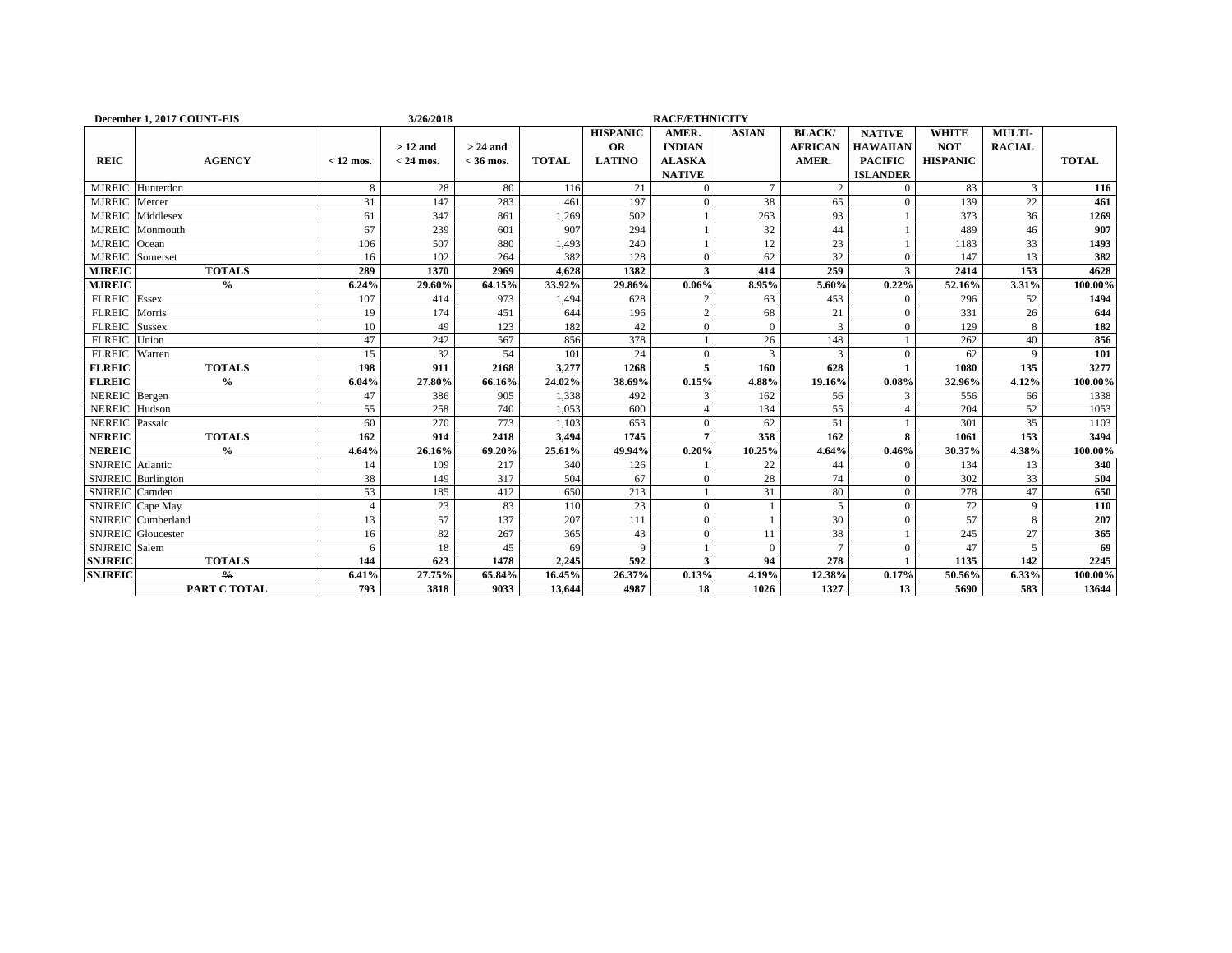|                         | December 1, 2017 COUNT-EIS      |                | 3/26/2018                |                           |                      |                                                   | <b>TABLE 1</b>       |                      |                      |                      |                      |                      |
|-------------------------|---------------------------------|----------------|--------------------------|---------------------------|----------------------|---------------------------------------------------|----------------------|----------------------|----------------------|----------------------|----------------------|----------------------|
| <b>REIC</b>             | <b>AGENCY</b>                   | $< 12$ mos.    | $>12$ and<br>$<$ 24 mos. | $> 24$ and<br>$<$ 36 mos. | 2017<br><b>TOTAL</b> | 2016/2017<br>$\frac{0}{0}$<br>OF<br><b>CHANGE</b> | 2016<br><b>TOTAL</b> | 2015<br><b>TOTAL</b> | 2014<br><b>TOTAL</b> | 2013<br><b>TOTAL</b> | 2012<br><b>TOTAL</b> | 2011<br><b>TOTAL</b> |
|                         | MJREIC Hunterdon                | 8              | 28                       | 80                        | 116                  | $-1.69%$                                          | 118                  | 123                  | 114                  | 127                  | 99                   | 106                  |
| <b>MJREIC</b>           | Mercer                          | 31             | 147                      | 283                       | 461                  | 7.96%                                             | 427                  | 396                  | 379                  | 355                  | 314                  | 380                  |
| <b>MJREIC</b>           | Middlesex                       | 61             | 347                      | 861                       | 1,269                | 3.59%                                             | 1,225                | 1,105                | 1,032                | 929                  | 808                  | 859                  |
| <b>MJREIC</b>           | Monmouth                        | 67             | 239                      | 601                       | 907                  | $-2.37%$                                          | 929                  | 866                  | 756                  | 793                  | 712                  | 672                  |
| <b>MJREIC</b>           | Ocean                           | 106            | 507                      | 880                       | 1,493                | $-11.34%$                                         | 1,684                | 1,500                | 1,306                | 1,311                | 1222                 | 1261                 |
| <b>MJREIC</b>           | Somerset                        | 16             | 102                      | 264                       | 382                  | $-2.55%$                                          | 392                  | 381                  | 404                  | 379                  | 352                  | 356                  |
| <b>MJREIC</b>           | <b>TOTALS</b>                   | 289            | 1370                     | 2969                      | 4.628                |                                                   | 4775                 | 4371                 | 3991                 | 3894                 | 3507                 | 3634                 |
| <b>MJREIC</b>           | $\frac{0}{0}$                   | 6.24%          | 29.60%                   | 64.15%                    | 33.92%               | $-3.08%$                                          | 35.16%               | 34.99%               | 34.97%               | 36.03%               | 34.84%               | 34.38%               |
| <b>FLREIC</b> Essex     |                                 | 107            | 414                      | 973                       | 1.494                | 6.56%                                             | 1,402                | 1,234                | 1,061                | 978                  | 933                  | 943                  |
| FLREIC Morris           |                                 | 19             | 174                      | 451                       | 644                  | $-0.46%$                                          | 647                  | 605                  | 475                  | 419                  | 419                  | 458                  |
| <b>FLREIC</b>           | Sussex                          | 10             | 49                       | 123                       | 182                  | $-7.14%$                                          | 196                  | 185                  | 163                  | 148                  | 152                  | 146                  |
| <b>FLREIC</b>           | Union                           | 47             | 242                      | 567                       | 856                  | 3.88%                                             | 824                  | 811                  | 749                  | 659                  | 675                  | 659                  |
| <b>FLREIC</b>           | Warren                          | 15             | 32                       | 54                        | 101                  | $-9.82%$                                          | 112                  | 93                   | 91                   | 96                   | 80                   | 110                  |
| <b>FLREIC</b>           | <b>TOTALS</b>                   | 198            | 911                      | 2168                      | 3,277                |                                                   | 3181                 | 2928                 | 2539                 | 2300                 | 2259                 | 2316                 |
| <b>FLREIC</b>           | $\frac{0}{0}$                   | 6.04%          | 27.80%                   | 66.16%                    | 24.02%               | 3.02%                                             | 23.43%               | 23.44%               | 22.25%               | 21.28%               | 22.44%               | 21.91%               |
| NEREIC Bergen           |                                 | 47             | 386                      | 905                       | 1,338                | 3.48%                                             | 1,293                | 1,170                | 1,132                | 1,037                | 964                  | 1016                 |
| NEREIC Hudson           |                                 | 55             | 258                      | 740                       | 1,053                | 11.90%                                            | 941                  | 864                  | 832                  | 722                  | 581                  | 550                  |
| <b>NEREIC</b> Passaic   |                                 | 60             | 270                      | 773                       | 1.103                | 0.27%                                             | 1.100                | 963                  | 818                  | 768                  | 786                  | 828                  |
| <b>NEREIC</b>           | <b>TOTALS</b>                   | 162            | 914                      | 2418                      | 3,494                |                                                   | 3334                 | 2997                 | 2782                 | 2527                 | 2331                 | 2394                 |
| <b>NEREIC</b>           | $\frac{0}{0}$                   | 4.64%          | 26.16%                   | 69.20%                    | 25.61%               | 4.80%                                             | 24.55%               | 23.99%               | 24.38%               | 23.38%               | 23.16%               | 22.65%               |
| <b>SNJREIC</b> Atlantic |                                 | 14             | 109                      | 217                       | 340                  | $-10.99%$                                         | 382                  | 331                  | 316                  | 275                  | 271                  | 313                  |
|                         | <b>SNJREIC</b> Burlington       | 38             | 149                      | 317                       | 504                  | 1.41%                                             | 497                  | 529                  | 492                  | 514                  | 453                  | 483                  |
| SNJREIC Camden          |                                 | 53             | 185                      | 412                       | 650                  | 4.50%                                             | 622                  | 585                  | 586                  | 566                  | 577                  | 639                  |
|                         | SNJREIC Cape May                | $\overline{4}$ | 23                       | 83                        | 110                  | $-2.65%$                                          | 113                  | 96                   | 79                   | 77                   | 67                   | 92                   |
|                         | SNJREIC Cumberland              | 13             | 57                       | 137                       | 207                  | $-1.43%$                                          | 210                  | 199                  | 175                  | 178                  | 182                  | 197                  |
|                         | <b>SNJREIC</b> Gloucester       | 16             | 82                       | 267                       | 365                  | $-6.65%$                                          | 391                  | 365                  | 371                  | 389                  | 355                  | 412                  |
| SNJREIC Salem           |                                 | 6              | 18                       | 45                        | 69                   | $-6.76%$                                          | 74                   | 90                   | 82                   | 89                   | 64                   | 90                   |
| <b>SNJREIC</b>          | <b>TOTALS</b>                   | 144            | 623                      | 1478                      | 2,245                |                                                   | 2289                 | 2195                 | 2101                 | 2088                 | 1969                 | 2226                 |
| <b>SNJREIC</b>          | $\frac{0}{0}$                   | 6.41%          | 27.75%                   | 65.84%                    | 16.45%               | $-1.92%$                                          | 16.86%               | 17.57%               | 18.41%               | 19.32%               | 19.56%               | 21.06%               |
|                         | <b>Part C Total</b>             | 793            | 3818                     | 9033                      | 13,644               |                                                   | 13,579               | 12,491               | 11,413               | 10,809               | 10,066               | 10,570               |
|                         | <b>Annual Growth Percentage</b> |                |                          |                           |                      | 0.48%                                             | 8.71%                | 9.45%                | 5.59%                | 7.38%                | $-4.77%$             |                      |

**5 Yr. Growth 2013-2017 26.23%**